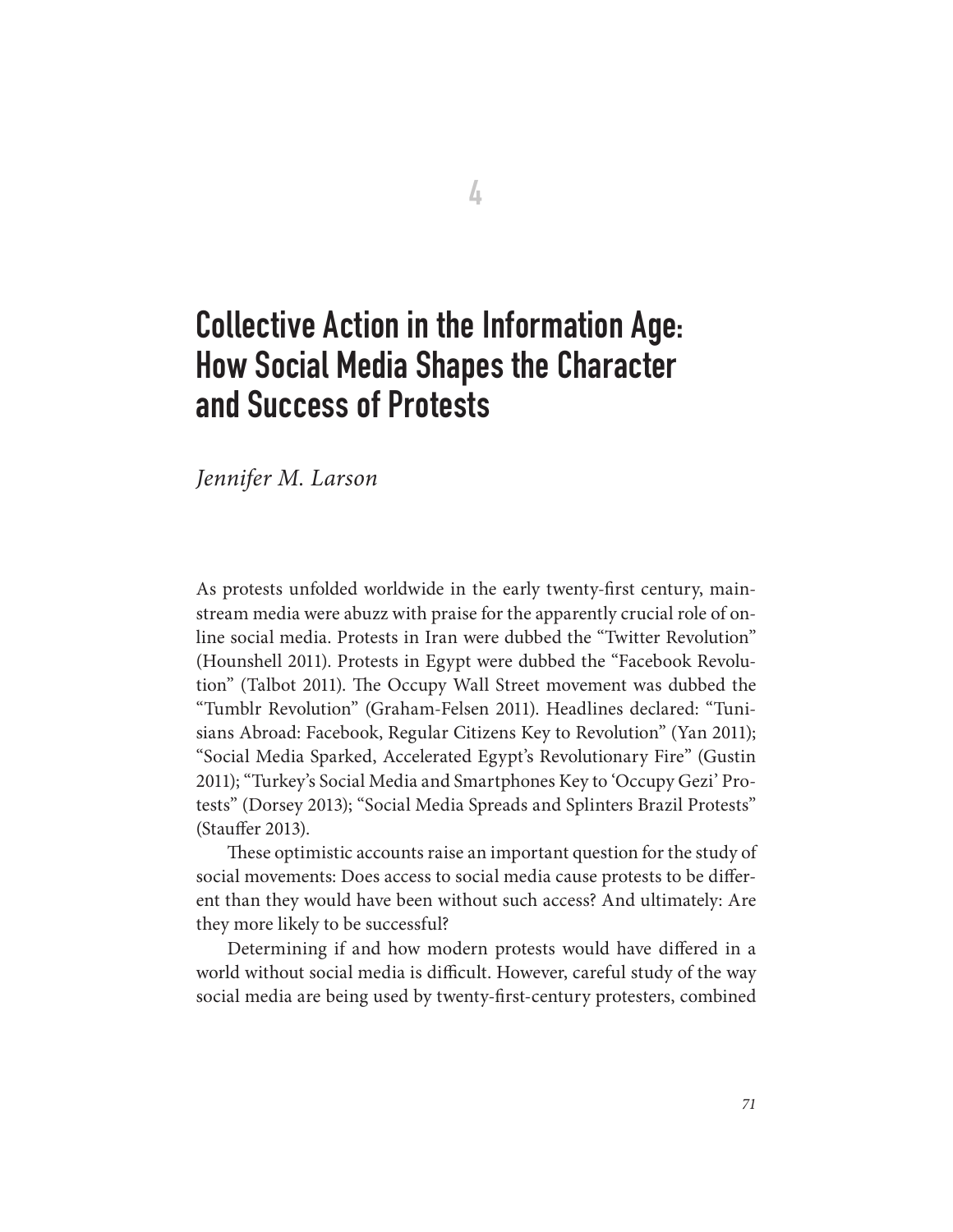with theory to help generalize from empirical examples, illuminate plausible effects.

Social media platforms like Twitter and Facebook are now standard protest tools, used to plan and spread the word about protests before they occur, and to report on them from the ground (Tufekci and Freelon 2013). In locations across the globe, activity on social media spikes in the area near a protest immediately prior to and during the protest (Steinert-Threlkeld et al. 2015). However, despite the widespread use of social media by protesters, and traditional media's excitement about these platforms, their precise effect on the ultimate success of protests remains an open question.

This chapter examines the use of social media in modern protests. It begins by describing these tools and reviewing their potential to change the character of protests. As I argue, the presence of social media *can* increase the size, frequency, and international visibility of protests. I then consider the set of conditions under which the presence of social media would affect the outcomes of protests, focusing on when and how they may do so. While it is too early to say whether the presence of social media has had a definitive causal effect on protest outcomes, this chapter suggests that the effect of social media should vary with context and circumstance. Understanding the potential, contingent mechanisms by which social media could affect outcomes is important not only for a theory of social movements, but also for designing empirical studies that can meaningfully detect the connection between social media and protest success.

## The Nature of Social Media

The term "social media" refers to a large set of platforms that allow communication and information sharing within virtual communities. Users access these online platforms via any device with Internet capability, including mobile smartphones, and then use them to share and retrieve content, including messages, photos, and videos. These media platforms are "social" in that users can identify a set of other users as their contacts and then share content with some or all of them. Twitter, Facebook, Instagram, and Tumblr are some of the most popular platforms, though updates to these and the emergence of new platforms are common. Each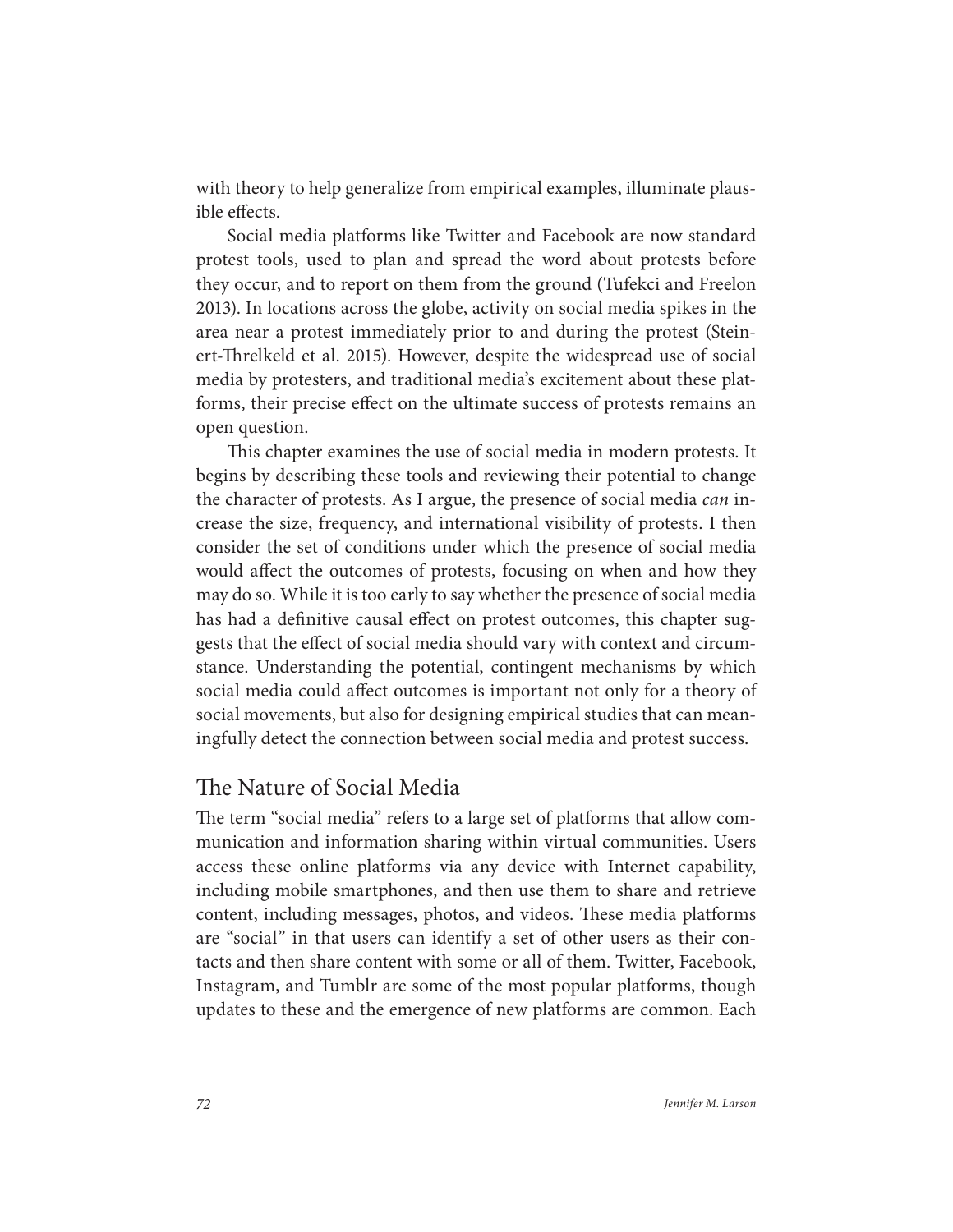offers a slightly different set of features to accomplish the sharing of various forms of content between contacts.

Three common features are relevant to understanding the role social media plays in protests. First, conditional on having access, the cost of sharing content is very low. Composing a message on Twitter (a "tweet") takes seconds. Uploading video becomes easier with every update. Snapping photos with a phone is quick and sharing them is one or two clicks away. Even easier than *creating* content is *forwarding* content that others have already created. With the click of a button, content received from a social contact can be shared with all other social contacts. One implication of this is that the bar for "newsworthiness" can be substantially lower for users of social media than for users of more traditional forms of communication or dissemination. Lots of information about any event can be easily passed along, and in real time.

Second, content can reach many people simultaneously. If users want to they can broadcast their content to their whole set of social ties. Facebook users can post content that reaches all of their contacts; Twitter users can post tweets that all of their followers can read. Since the effort required to do so is low, lots of content can reach a large number of people simultaneously.

Third, because content is shared within virtual communities, the sender and receiver often have a real interpersonal connection of some sort. Alerts about something going on or invitations to some activity are not coming from just anybody; they are often coming from personally known sources, and recipients often know many of the other recipients too. Users passing content along to their social ties are effectively vetting and personally endorsing it.

Exactly which social media applications are selected and how they are used in protests can vary (see Tufekci and Freelon 2013 for an overview), but activity throughout Turkey's 2013 protests provides a textbook example. As the BBC reported, "[participants] have used Twitter to share information about how to survive the protests; Facebook sites provide news updates on the situation in occupied Gezi Park; while photographs of the protests have been shared on Flickr and Tumblr and video on sites such as YouTube" (Hutchinson 2013).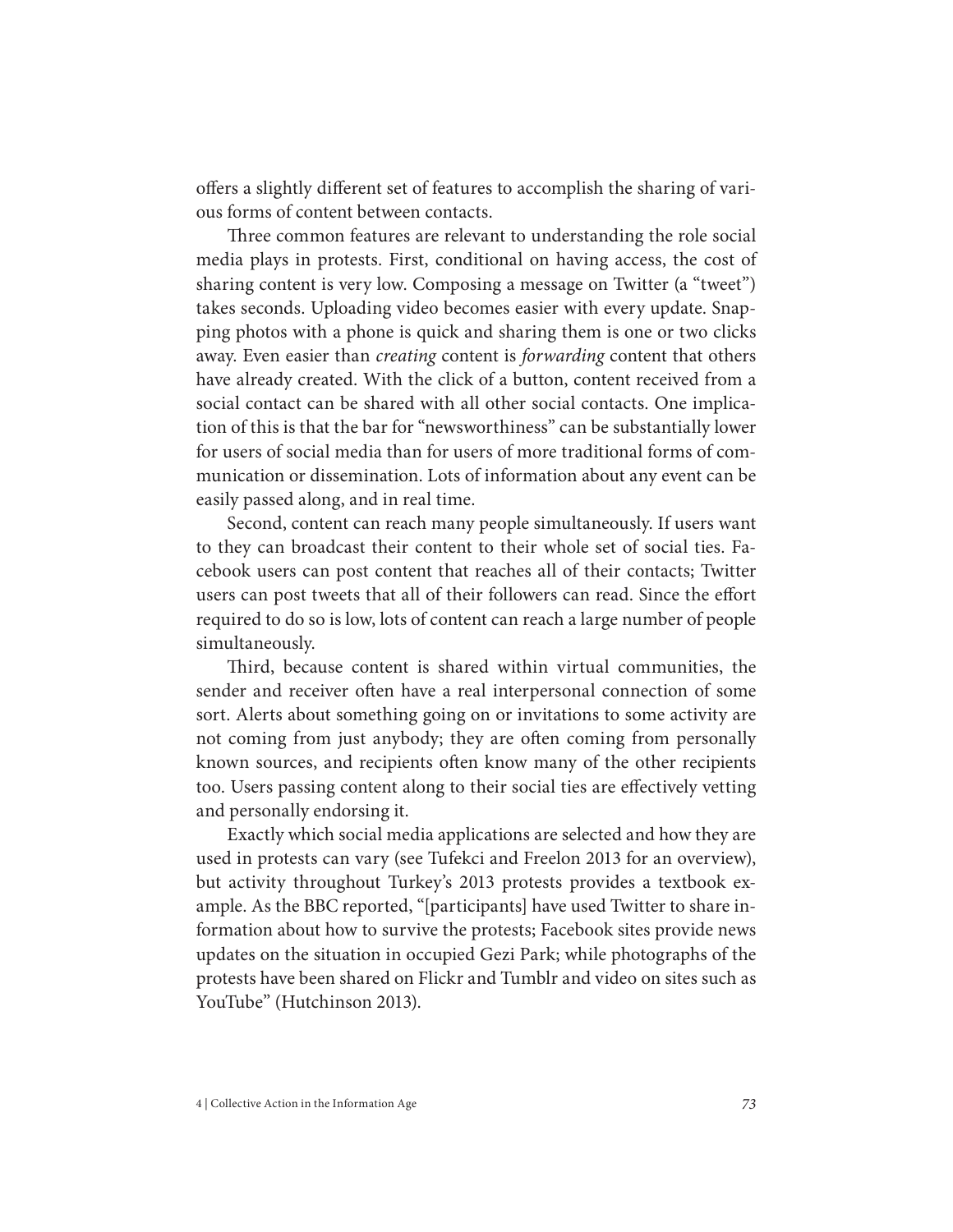Social media can be used at any stage of a protest. Long prior to a planned protest, they can be used to spread information about grievances or claims. This information may become the unifying motivation and goal, or "cause," of the protest. Immediately prior to a planned protest, social media can help coordinate logistics—when and where the protest will be held. During a protest, news about conditions and events can be broadcast live from the scene. As a protest is breaking up, social media can spread word of the next steps, document its success, and lament its setbacks.

Under the right conditions, these three common features—low costs, large audiences, and personal sources—could make protests larger and more frequent than they would have been without social media. The next sections of this chapter consider the conditions under which social media would and would not have this consequence in theory.

# The Case for Optimism: How Social Media Can Positively Impact the Character of Protests

To identify the effect of social media on protest outcomes, we need to understand their impact on the character of protests. Social media can affect protests by changing the behavior of individuals who may turn out to the protest—"prospective participants"—as well as by changing the behavior of others who were never going to turn out (perhaps because they live too far away) but whose support could matter for the protest. Both can impact how large, frequent, or visible protests will be in theory, given certain assumptions about how people decide whether to participate in a protest or not.

### How Social Media Can Increase Turnout at Protests

Suppose there is a group of people who are dissatisfied with current conditions—perhaps their country's unequal income distribution or an unpopular political leader. These people have grievances; they prefer some change to the status quo. Holding a protest is one option to try to change the status quo. We would call such a protest "successful" if it results in a change to the status quo in the direction of the preferences of those with grievances (perhaps a policy concession or a change in leadership).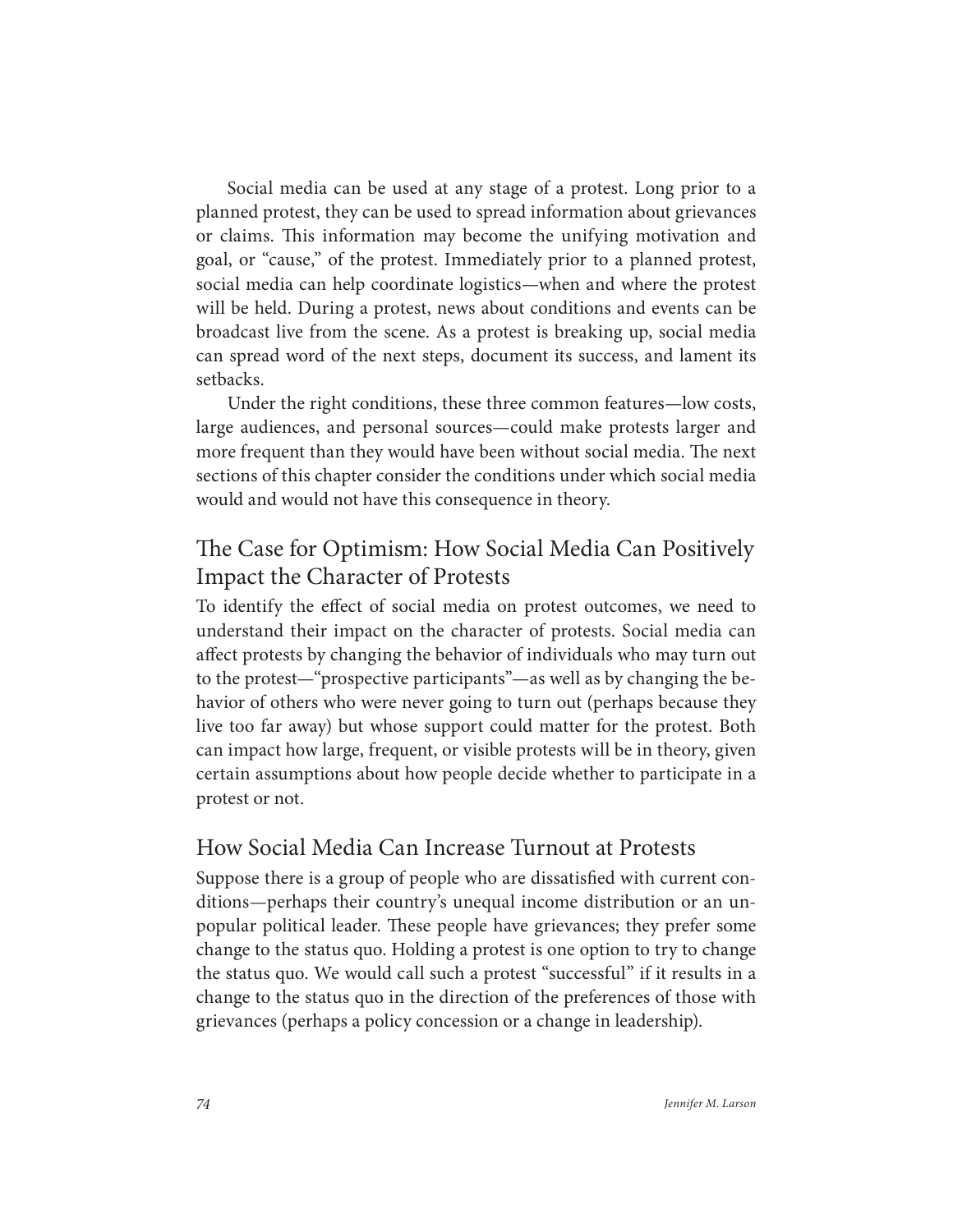The process by which a group of people with grievances coalesces into an organized protest is complicated, and the motivation underlying any person's decision to join in can vary widely. Suppose three things are true about this process: 1) the effort that any person would need to expend to join a protest decreases with the transparency of the logistical details; the easier it is to learn about a protest, and the more carefully the event is planned, the less effort it takes to join in; 2) the effort that any person would need to expend to join a protest decreases with the number of others planning to attend; if many show up, costs are expected to be more widely distributed, individuals may face fewer consequences, and there may be strong peer pressure to attend; and 3) a person's willingness to expend a certain amount of effort increases with the emotional intensity of his or her desire for change; that is, the more a person believes in the cause and finds change necessary or perhaps even a duty, the more willing he or she is to participate. If a person's likelihood of doing something is decreasing in the effort required, then these three assumptions imply that social media may make protests larger and more frequent via three mechanisms.

### *Mechanism 1: Social Media Allow Users to Spread News of Grievances in Rapid, Convincing, Emotionally Provocative Ways*

Users of social media are not bound by professional standards of even-handedness and objectivity. Quite the contrary, these media are understood to disseminate personal viewpoints. Occupy Wall Street offers a case in point of this use of social media. The Occupy movement coalesced around the cause of equality (see chapter 8). Responding to heightened income inequality in the United States, members of the movement referred to themselves as "the 99 percent" (those in the ninety-ninth percentile of the income distribution), in contrast to "the 1 percent" (those in the right tail of the income distribution). In the early days of the movement, some users of the photo-sharing social media platform Tumblr created a blog devoted to the cause. The page was titled "We Are the 99 Percent," and on it users posted photos of themselves holding signs describing their plight (Rosen 2011). Not only were these stories personal, they included real faces with which to relate. Posts to the blog flooded in, and by the time of the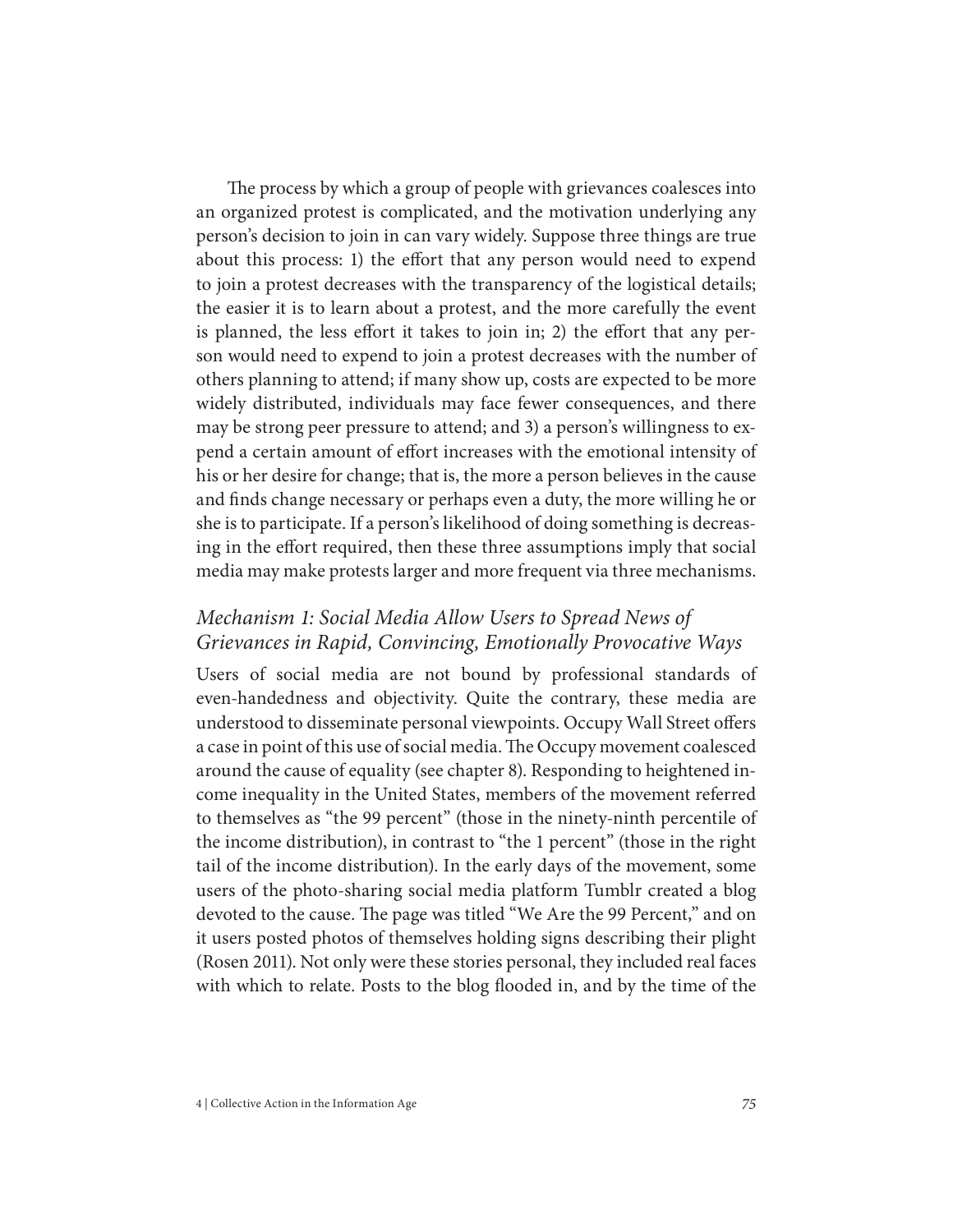Zuccotti Park protests, nearly a hundred new posts a day were being added (Graham-Felsen 2011)*.* 

This kind of shared personal experience of hardship can influence a protest movement in two ways. First, if people are compelled by these personal accounts, more people may come to share the grievance, and people may feel more strongly aggrieved. Given the assumptions described above, this would increase the number of people willing to join a protest organized around this cause. Second, the knowledge that such convincing personal accounts are shared widely on the social media platform may generate the belief that others are also being convinced to turn out. If a belief that more people will join in the protest makes participation easier, then social media may increase participation in protests in this way as well.

Convincing accounts of hardships (perhaps even substantiated with photos and video) can be broadcast easily in real time from the ground on social media, which could boost the number of participants at moments crucial to a protest movement.<sup>1</sup> This reasoning led many to speculate that the Arab Spring protests were products of social media:

No revolution in history has been recorded so comprehensively, and in such minute detail. . . . Future social historians will gorge themselves on evidence like this, the micro-detail of social responses to unrest: but for now, its importance lies in the way it enables participants to judge what kind of history is being made in real time. Banned from reporting in Iran, the mainstream media quickly began to realize the value of this user-generated content, and to run it. The momentum of the protests fed off this cycle of guerrilla news-gathering, media amplification, censorship and renewed protest. (Mason 2012, 35)

Because online social media can transmit personalized messages, even from the protest itself, these tools have the potential to motivate others to support the cause and attend the protest. A person hearing these accounts over social media knows that her social contacts, whose judgment or esteem she may value, endorse the cause. Given the three assumptions described above, the result can be an increase in protest participation. Not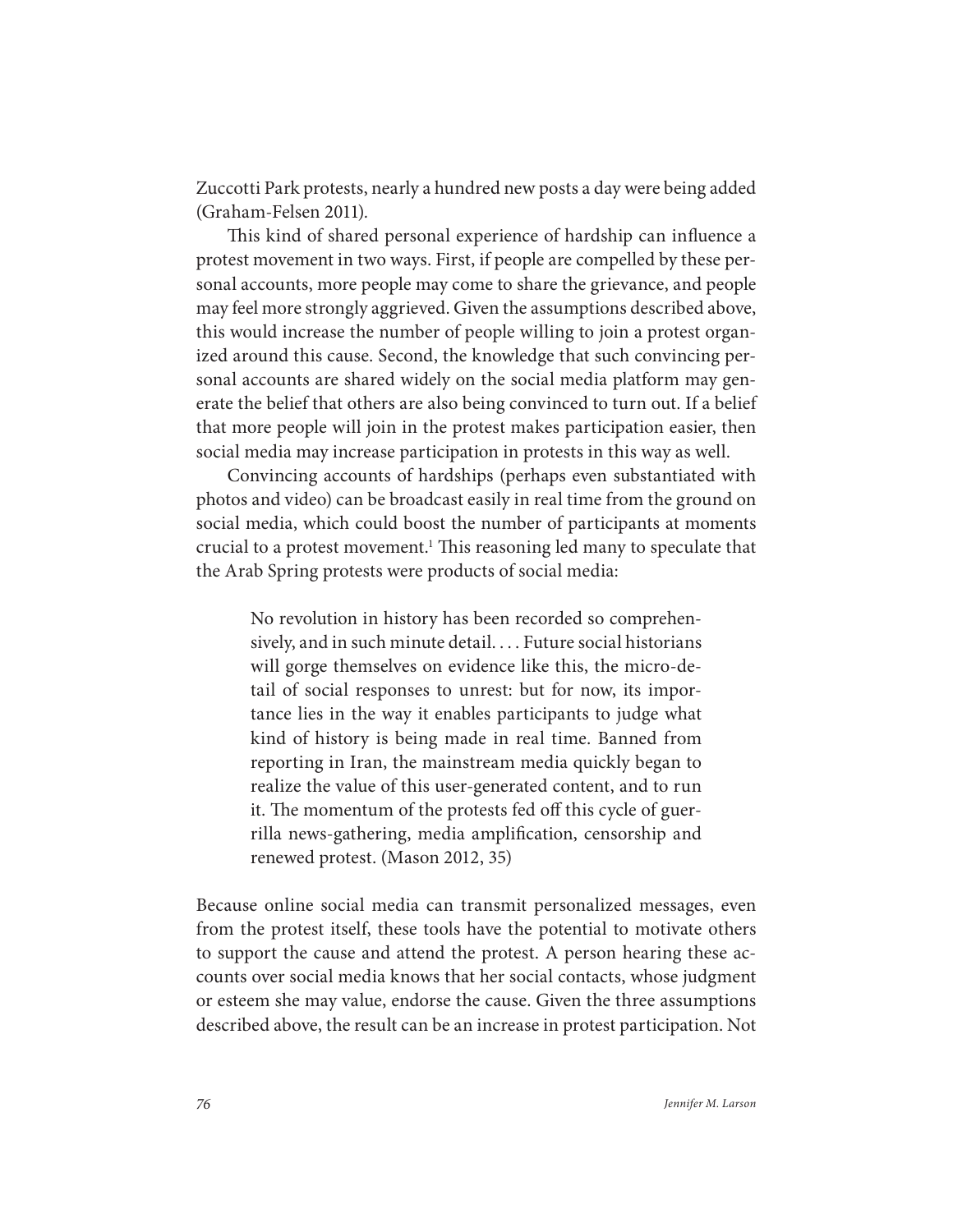only can this boost the size of a protest already planned, it also can make future protests more likely to occur.

#### *Mechanism 2: Social Media Help Users Coordinate the Protest*

That social media can be used to plan events has been well documented. Castells explains the various ways that Facebook was used to organize Occupy events: "[Facebook groups] served as directories to help members stay in touch with each other, send private messages, or post on each other's walls. The groups were also used for organizing: to make announcements, post calendar items and send messages to all members of the group" (2012, 175). The Arab Spring uprisings also began with organizational details broadcast over social media (Castells 2012, 103). Examples abound of tweets communicating times and places of events. Since messages can rapidly reach a wide audience at a low cost, social media serves as a useful, flexible tool for making protest information known, thereby reducing the effort required of potential protesters.

Users are organized into virtual communities within social media applications. This not only means that a person can share news with many others; it also means that others can share that news as well. News spreads along a virtual social network, which has two implications. First, a very large number of people can be reached. Second, those who are reached know they are part of a community in which everyone was reached. When logistical details of a protest are shared in this way, lots of people know that many others have heard the details as well. In fact, many of those who heard are personal contacts, which creates pockets of common knowledge: users can infer that their social contacts know, and that their contacts know that their contacts know. Common knowledge among social cliques can substantially reduce the expected costs of protesting (Chwe 2000). Given the three assumptions described above, both implications may cause turnout in protests to be higher than it would have been without the presence of social media, and may increase the frequency of protests as well.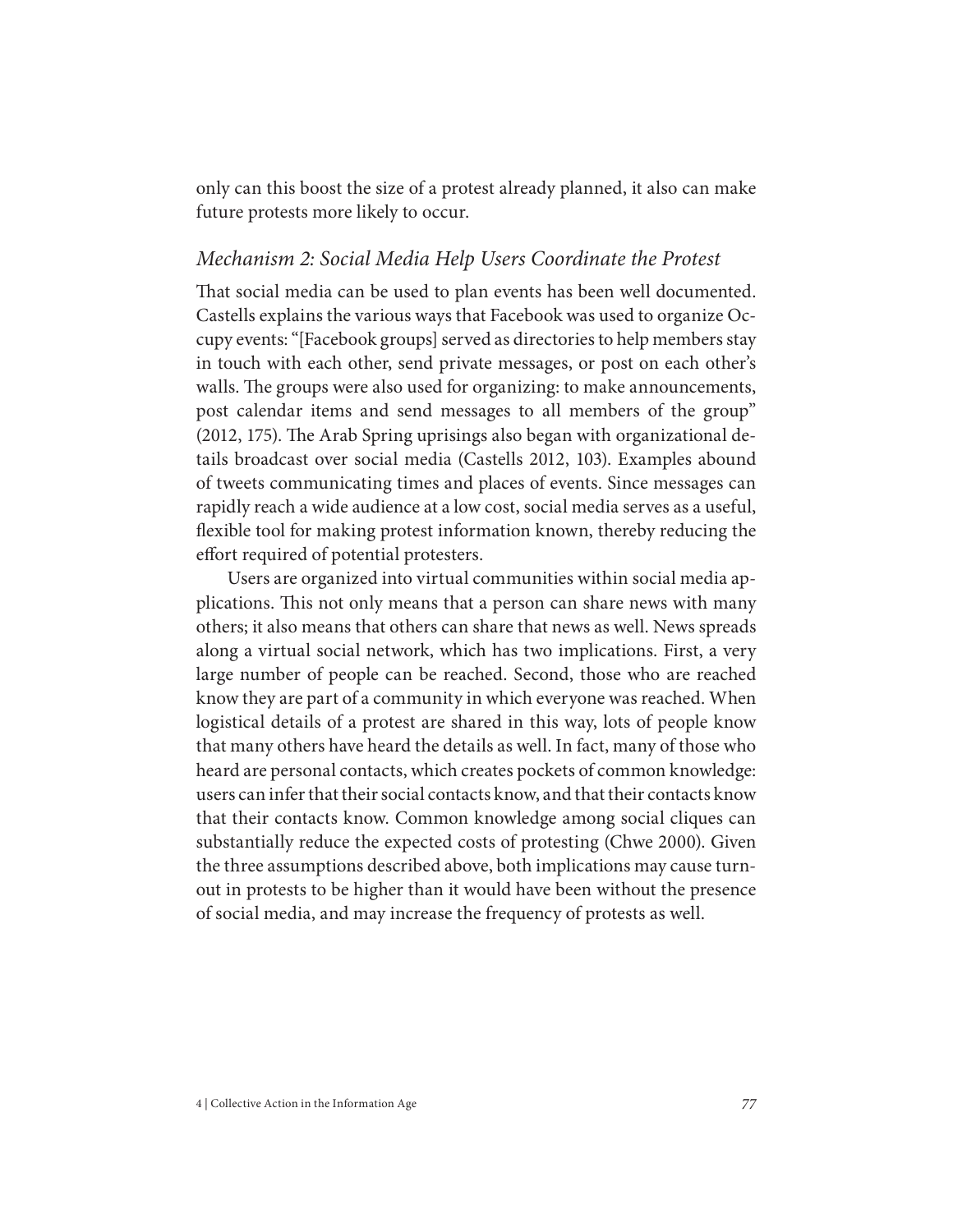### *Mechanism 3: Social Media Can Broadcast Specific Pleas to Turn Out to a Protest*

While there are examples of social media indirectly encouraging turnout by drawing more people in to the protesters' cause, there are also examples of social media being used to explicitly encourage turnout. Some users post general or targeted invitations to a protest. When protests in Egypt were brewing, Asmaa Mafhouz created videos and posted them. In her "vlog" (close-up video message), she announced that she and others were going to Tahrir Square. In a particularly charged plea, she declared: "People, have some shame! I, a girl, posted that I will go down to Tahrir Square, to stand alone, and I'll hold a banner. All that came were three guys. . . . I'm making this video to give you a simple message: we're going to Tahrir on 25 January" (quoted in Mason 2012, 11). Emotional appeals from trusted sources that can reach many people can both increase emotional attachment to the cause and convince potential participants that turnout will be high, which may in turn boost participation in protests. Moreover, given that these invitations reach social cliques, pockets of common knowledge can boost their efficacy in the way described in mechanism 2.

# How Social Media May Increase Protest Visibility

The previous section established that, given the three assumptions about how a person decides whether to join a protest, the presence of social media can increase both the size and frequency of protests. Social media can also shape the character of protests by influencing the behavior of people beyond those who may show up at the protest.

The wide reach of content can help news of hardships reach audiences beyond the potential participants of a protest. One consequence is that news of protests can reach international audiences. For example, Wall and Zahed (2011) traced the trajectory of YouTube videos produced in Egypt before the 2011 protests in Tahrir Square as they were shared through social media first in Egypt, and then in Saudi Arabia. They eventually made their way to the United States and even into major US news outlets like the *New York Times* and the *Washington Post*. Accounts shared on social media are easy for major international news outlets to find and report on: the content can be made publicly available, and is centralized, searchable, and often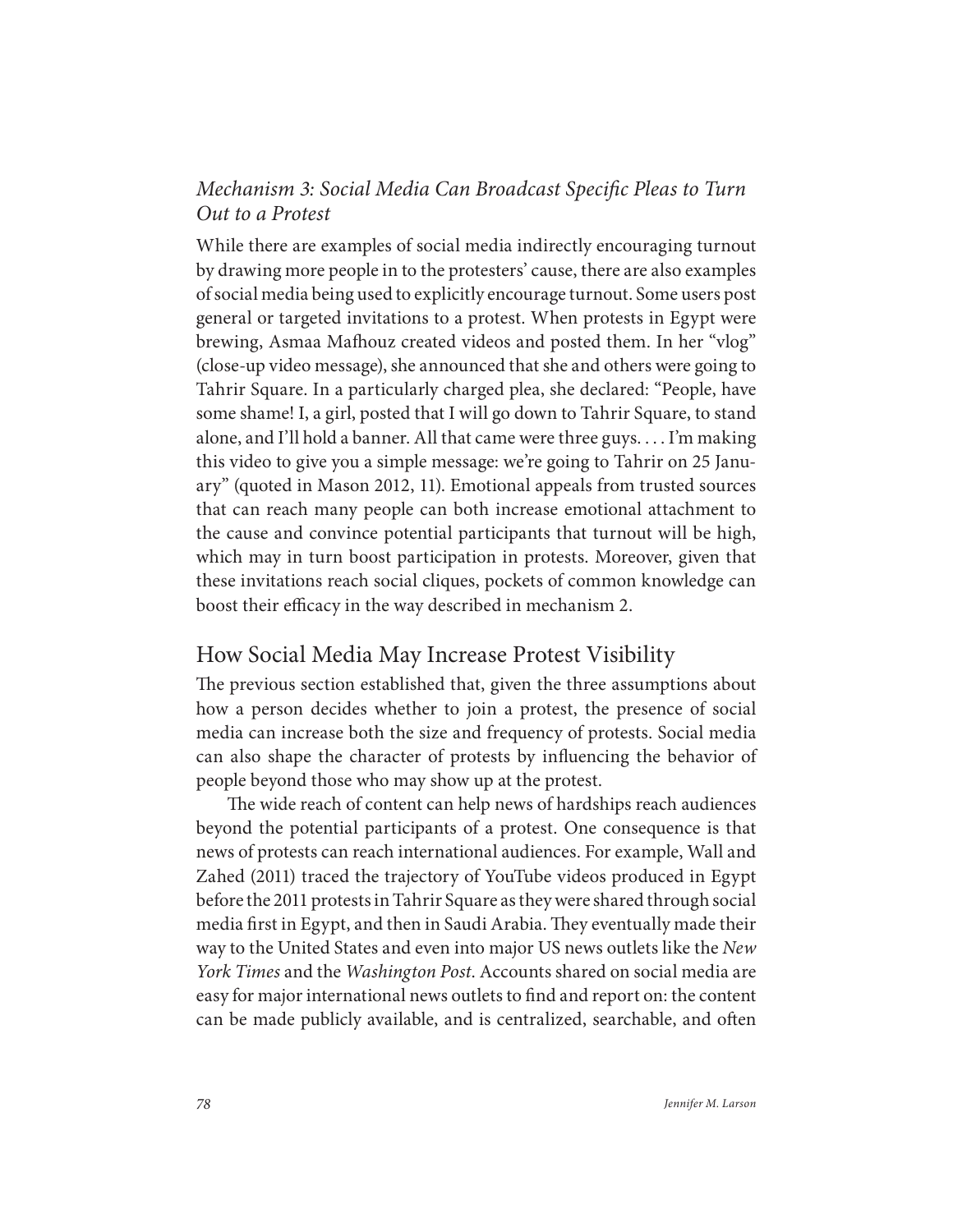organized (for instance by the inclusion of a hashtag). Protesters, aware of this possibility, will often tweet in English rather than the local language (Tucker et al. 2014). News reaching the outside world through social media is qualitatively different from other forms of information that reaches the outside since it can be from participants themselves and is disseminated in real time. Eltantawy and Wiest argue that this was the case in Egypt: "Once again, social media introduced a powerful mobilization resource that protesters utilized to address the world while events were unfolding. This is a significant development in social mobilization, as it was the protesters themselves who disseminated information, pictures, and videos not just reporters and group leaders" (2011, 1215). International attention may fuel the motivation of those at the protest,<sup>2</sup> but may also generate extra pressure on the regime or target of the protest. The presence of social media may allow groups to forge transnational ties or compensate for the lack of existing ones (see chapter 3).

# The Case for Pessimism: How Social Media Can Depress Protest Attendance

It is important to note that the boost in size and frequency discussed above is conditional on the assumptions underlying the decision to participate. If the three assumptions stipulated above do *not* reflect the way that people are motivated to protest, then the presence of social media may actually *reduce* turnout from the level it would have been had social media not been used.

While the three assumptions are plausible in general, there are also scenarios in which they are unlikely to hold. Take assumption 2, that knowledge that more people will turn out makes a person more likely to turn out to protest. This assumption is plausible in contexts in which people expect blowback to be less severe in large crowds, or expect the protest to be met with mild opposition. In other contexts, though, especially those in which the grievances are felt with less conviction, or the opposition to protesters is expected to be particularly brutal, a competing incentive to shirk may be present. In such a case, the larger the number of people willing to put themselves on the line for the cause, the *less* a person would feel compelled to join (perhaps because his marginal impact on the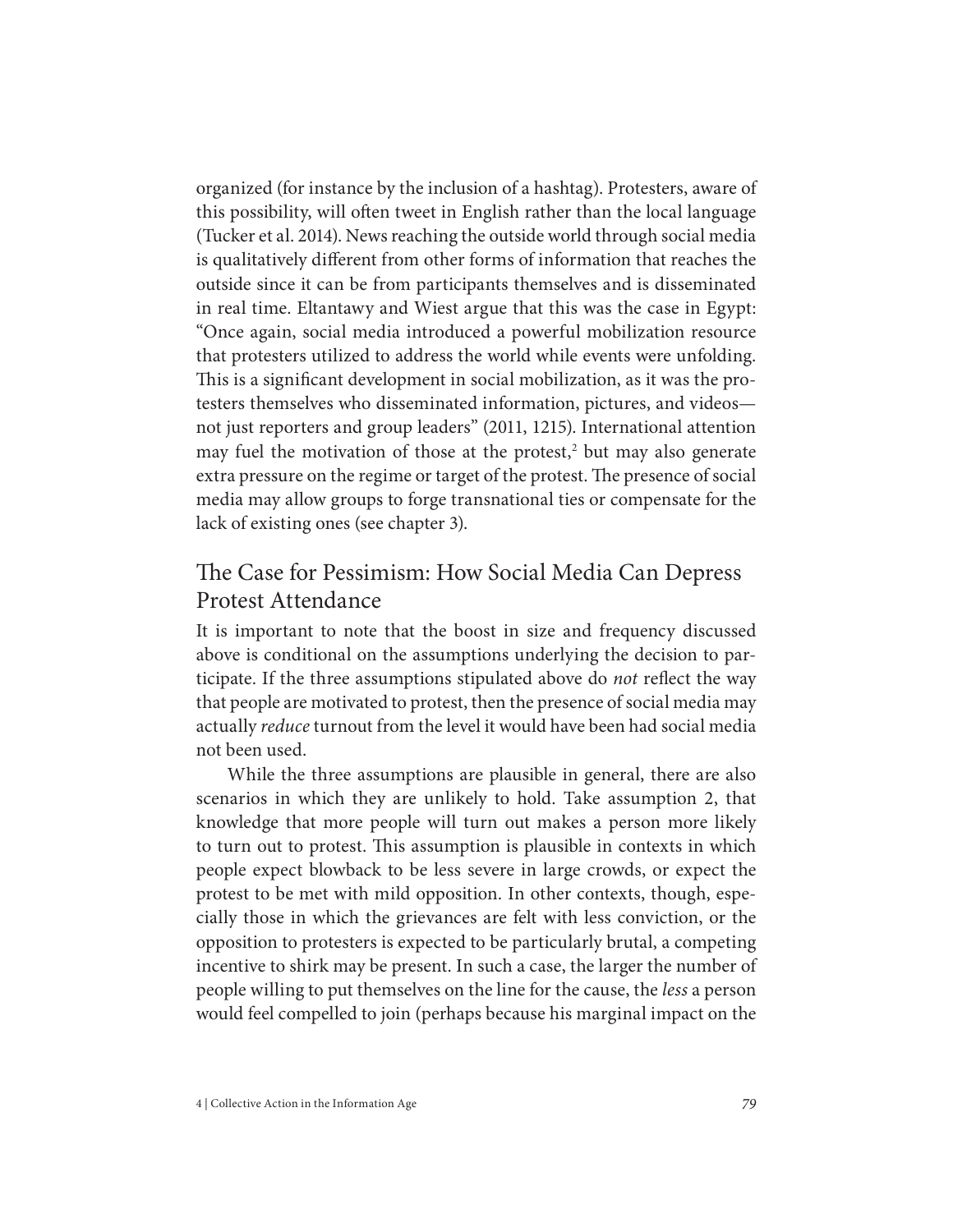success of the protest is smaller, or his presence or absence is less likely to be noticed). If this were the case, the more social media helps to create the impression that many will turn out, the *less* likely a user of social media would be to turn out. Relatedly, in these contexts, assumption 1 may not hold either: if logistical details are presented so clearly that prospective protesters know that all other prospective protesters know that attending would be easy, they may guess that many will show up, obviating the need for them to show up themselves. In these contexts, the ease with which information about the cause and about logistics flows through social media compounds the incentive to shirk. Social media would then function to depress turnout.

The above describes a problem of collective action—people are not so dedicated to the protest cause that they personally desire to participate, and they are willing to free ride on the participation of others. A separate problem could depress participation as well. Even if a person is not inclined to free ride, she may be dissuaded from participating if the messages reaching her on social media make participation appear too costly. Vivid, personal accounts may credibly reveal that participation would be dangerous, unpleasant, or difficult. Consider again the YouTube video posted by Asmaa Hafhouz in Egypt, which declared: "I, a girl, posted that I will go down to Tahrir Square, to stand alone, and I'll hold a banner. All that came were three guys" (quoted in Mason 2012, 11). This is an invitation to another attempted protest. While some may find this motivating, others may learn from it that the next protest is likely to be perilous. Similarly, a blog on the *Guardian* website posted a series of distressing tweets sent by video journalist Mohamed Abdelfattah in Cairo (with lags in between): "Tear gas," "I'm suffocating," "We r trapped inside a building," "Armored vehicles outside," "Help we r suffocating," "I will be arrested," "Help !!!," "Arrested" (quoted in Siddique, Owen, and Gabbatt 2011). On the one hand, this post served as a real-time news source and could help rally others to join in. On the other hand, this line of tweets may have made joining in sound less appealing and more dangerous. Those who conclude that attending the protest would actually be harder than they thought may be dissuaded from participating.

While these forces acting to depress turnout are present in theory, whether and when the collective-action problem or the revelation-of-cost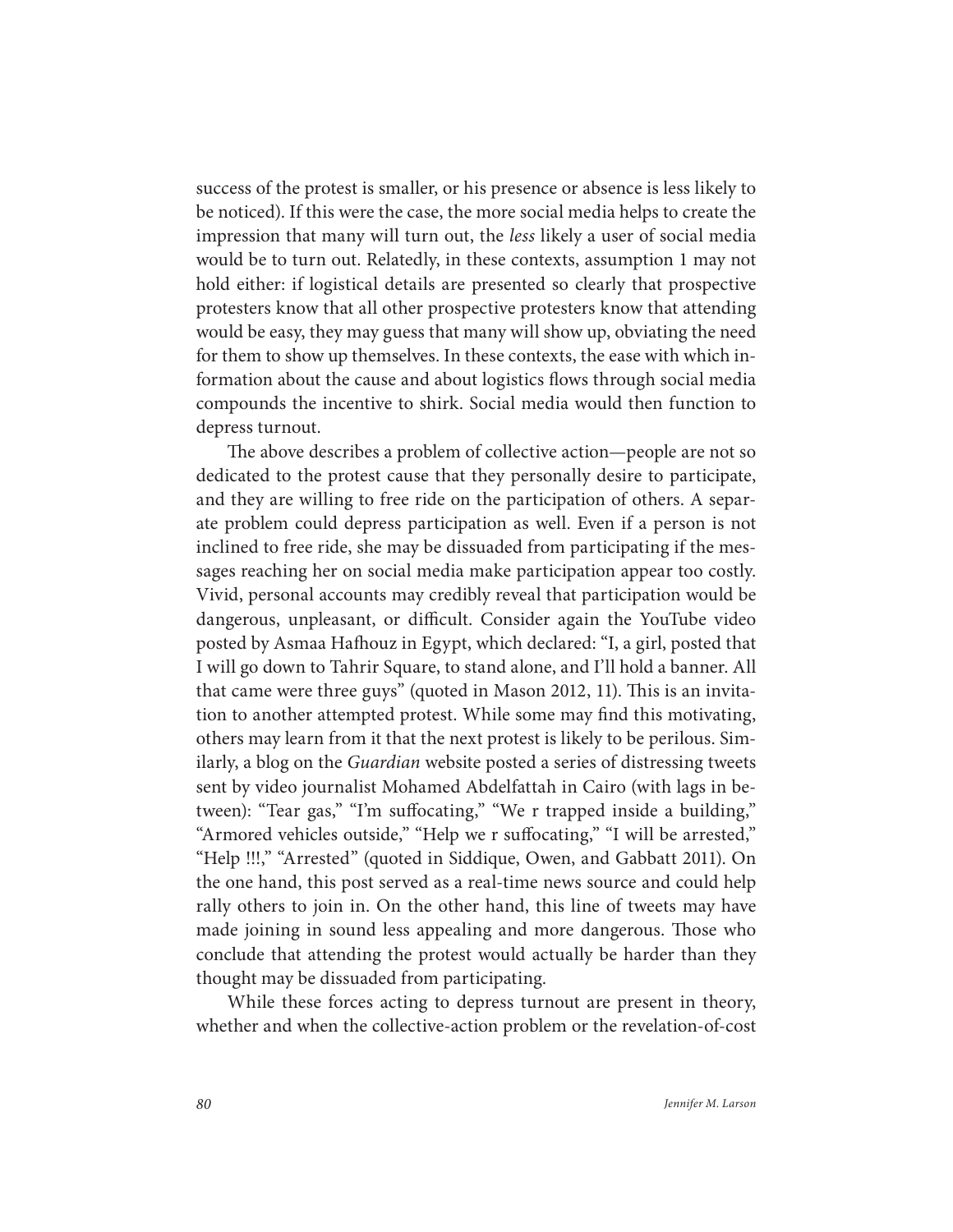problem render the presence of social media a net negative for protests is an important open question.

An additional possibility is that the opportunity to share content on social media may force out real participation. The idea that some may retweet a tweet, comment on a blog, or join a Facebook page and then do nothing further has been dubbed "slacktivism." Morozov sums up the problem as follows: "But harmless activism wasn't very productive either: what do 100 million people invited to join the Facebook group '100 Million Facebook members for Democracy in Iran' expect to get out of their membership? Is it just a gigantic exercise in collective transcontinental wishful thinking? Do they really expect that their 'slacktivism'—a catchy new word that describes such feel-good but useless Internet activism would have some impact?" (2009, 13).

On the one hand, "slacktivists" who share content online but are unwilling to take to the streets can help so long as their sharing encourages others to act. On the other hand, if these slacktivists *would* have participated in the physical protest but now, thanks to social media, they pass information along *instead*, then even granting the mechanisms above, the net impact on protest size and, ultimately, success, is ambiguous. The issue is that, for some, social media may serve as a substitute for real action. If they would have protested but instead opt out when presented with the easier option of sharing on social media, then the presence of social media and its accommodation of "slacktivists" has the potential to depress protest attendance. Recent research uses survey evidence to show that, among a sample of Italians who discussed the 2013 election on Twitter, participating in low-cost activities like tweeting about the election was positively associated with participating in higher-cost activities like contacting politicians and attending events (Vaccari et al. 2015). This supports the conclusion that on net, even if some tweet instead of participating in more high-cost activities, more tweet *in addition* to participating in these activities. To rule out the problem of slacktivism wholesale, future research will need to confirm that the number who tweet *instead of* participating in higher-cost activities is low in general.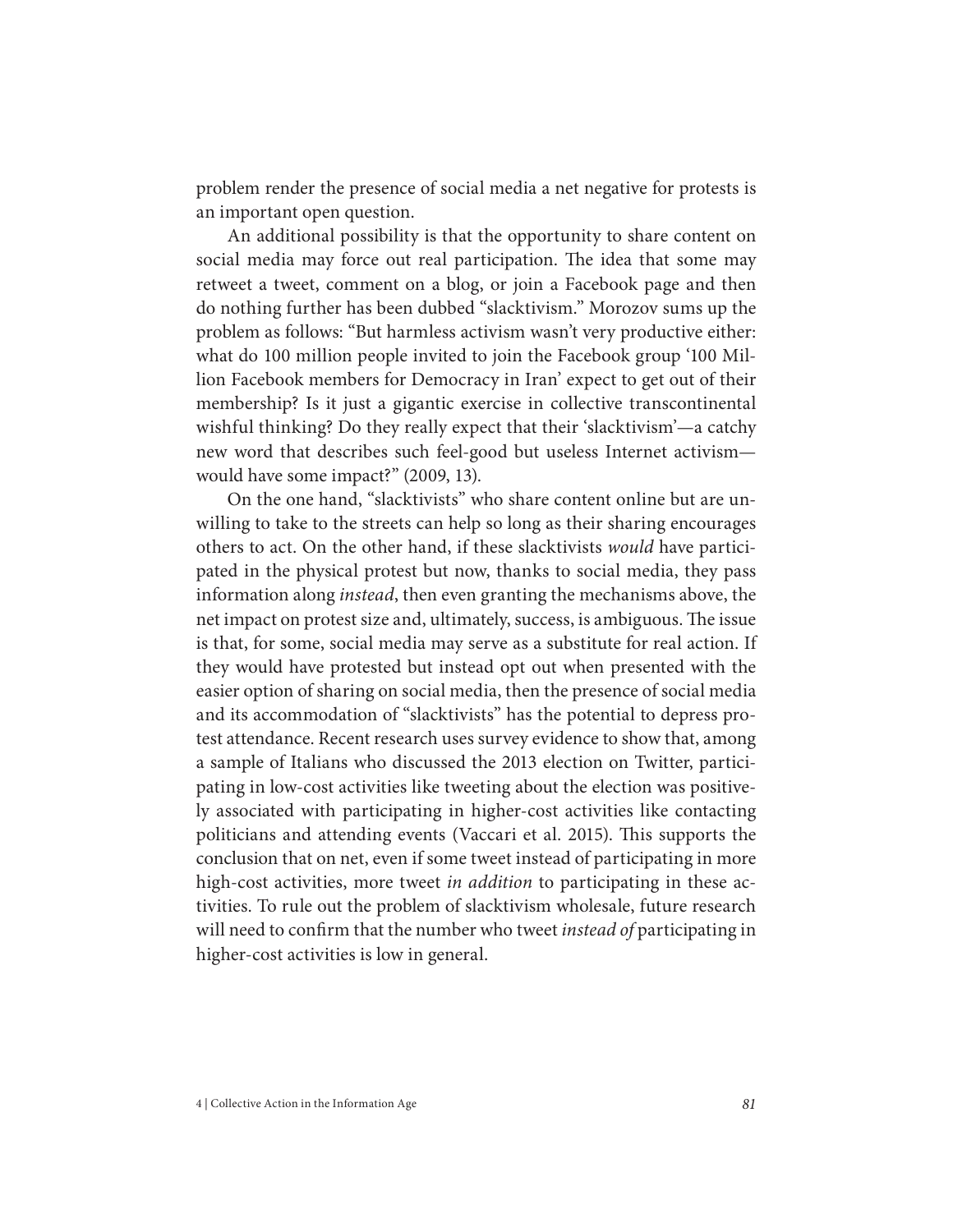# Domestic Political Institutions and Social Media

The cases for optimism and pessimism outlined above explore how social media impact the character of protests. In certain circumstances, access to social media would increase the size, frequency, and visibility of protests; in others, access would decrease the size and frequency. These changes in the character of protests should affect groups' ability to change the status quo, since larger, more frequent, or more visible protests should be more likely to achieve their ends. To understand how social media impact protest success*,* an additional factor must be accounted for.

Protesters do not organize in a vacuum. Rather, they coordinate in a strategic environment containing those who prefer the status quo. In the recent global waves of protest, the actors most interested in thwarting change have been existing governments.

Social media are relatively new technologies, and the relationship between governments and social media is constantly evolving. Governments behave as though social media can help protesters, and some have taken steps to block its use in one way or another. When dissidents in Iran were using Twitter to voice protest, the government and the dissidents were regularly changing tactics in response to each other's actions. Dissidents would use social media, especially Twitter, while governments would block access; dissidents would find new means of access, the government would target those, and so on. As the *Washington Times* reported in the midst of this back-and-forth, "Hackers in particular were active in helping keep channels open as the regime blocked them, and they spread the word about functioning proxy portals. . . . Eventually the regime started taking down these sources, and the e-dissidents shifted to email. The only way to completely block the flow of Internet information would have been to take the entire country offline, a move the regime apparently has resisted thus far" (Washington Times 2009). Clever, technology-savvy protesters helped protect access to social media, and the government actively tried to thwart their efforts.

Egypt's government took the more drastic approach that the Iranian government was avoiding: they shut down the Internet. According to Castells, Egypt's Internet was uniquely suited for full-scale shutdown: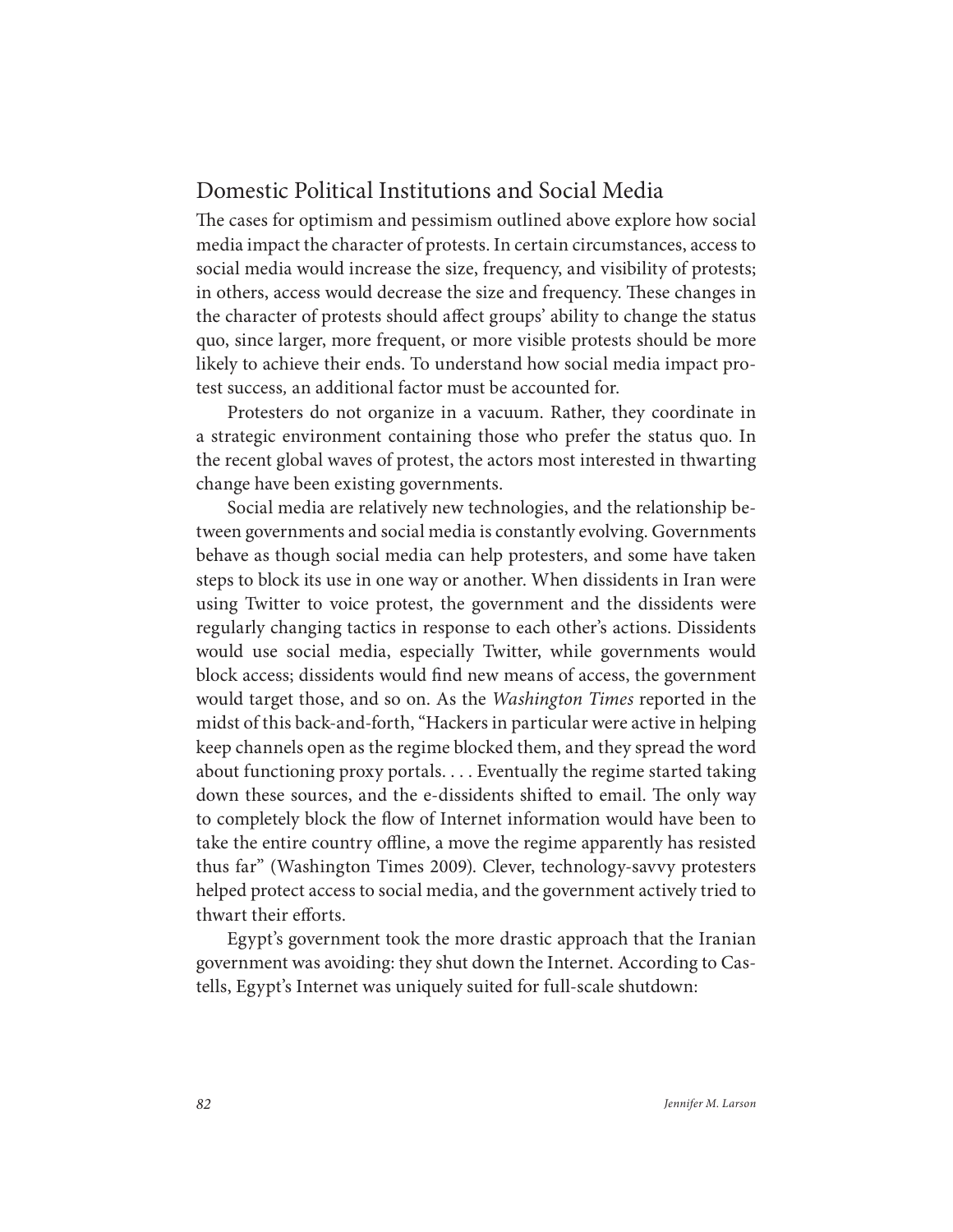Egypt's great disconnection was an entirely different situation from the limited Internet manipulation that took place in Tunisia, where only specific routes were blocked, or Iran, where the Internet stayed up in a rate-limited form designed to make Internet connectivity extremely slow. Disconnecting the Internet in Egypt was relatively easy, compared with what would be necessary in democratic countries. In Egypt there were only four major ISPs, each of which had relatively few routers connecting them to the outside world. (2012, 85)

Blocking access to certain websites, slowing access to certain websites, and shutting the Internet down altogether are some strategies that have been employed by governments facing serious protests. These strategies may be easier in less democratic regimes, in which access is more centralized.

Of course, whether blocking access actually thwarts protests is also an open question. One clever study made use of the Internet shutdown during the Tahrir Square protests in Egypt to measure the impact of social media access for the Egyptian protests. Because people lost access to social media during the shutdown, the study was able to compare the same protest with and without access to social media. Hassanpour found that protest activity not only did not decrease during the shutdown, it actually increased: "[the Internet shutdown] implicated many apolitical citizens unaware of or uninterested in the unrest; it forced more face-to-face communication, i.e., more physical presence in streets; and finally it effectively decentralized the rebellion on the 28th through new hybrid communication tactics, producing a quagmire much harder to control and repress than one massive gathering in Tahrir" (2014, 10)*.* Of course, this at best tells us what happens when social media are present and then restricted, not what would have happened had social media never been present. However, this does suggest that shutting down the Internet or blocking access to specific social media websites is not necessarily the government's optimal strategy.

Making online social media difficult or illegal to use is not the only strategy available to a government. It can also allow full access, but use social media to its own ends. For another recent example in Turkey, the government has used social media to identify dissidents and gather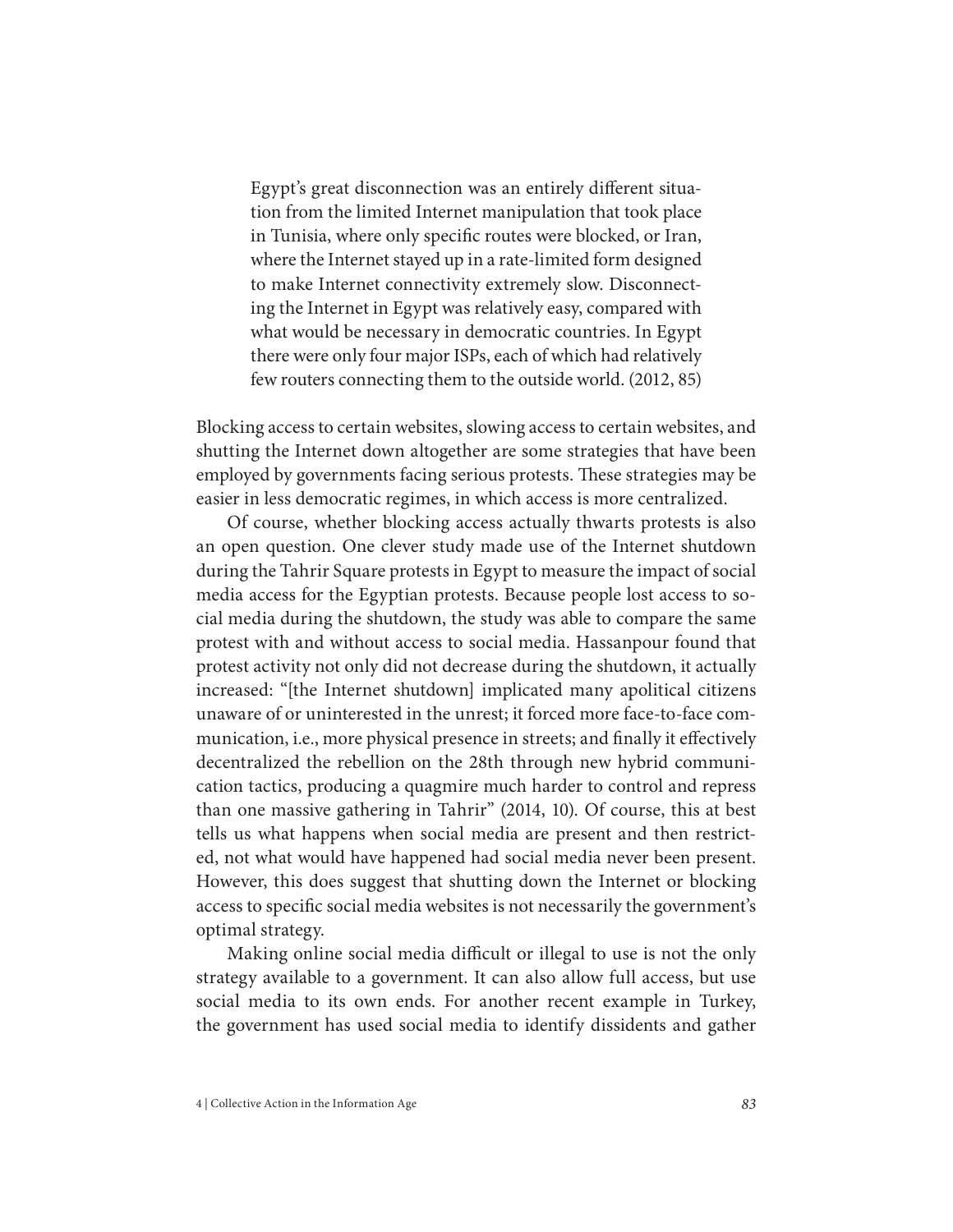evidence serving as grounds for their arrest: "Turkish police on Wednesday arrested 25 people they accused of using Twitter and social media to stoke anti-government sentiment during protests that have engulfed the country.  $\ldots$  The authorities appear to have taken their cue from Turkey's prime minister, Recep Tayyip Erdogan, who denounced Twitter as a 'menace to society,' adding: 'The best examples of lies can be found there' " (Harding and Letsch 2013). There are reports that Israel uses social media like Facebook to identify potential pro-Palestinian protesters in order to blacklist them (Protalinski 2011). Moreover, combing social media for information about who will be gathering where can give anti-protest forces an advantage in breaking up a protest once it starts to form.

In addition to using the content of social media to its advantage, governments also have the option of generating social media content of their own. Posting from ostensibly private accounts to muddle the information environment, confuse logistical details, and argue against the cause are all options that social media make possible.

The set of strategies that governments will use in response to protests organized over social media is still in flux. Using information to target protesters, curtailing access, and adding information to manipulate a protest movement are just a few options.

These tactics suggest an interesting relationship between domestic regime type and social media function. Conditional on having access to social media, these platforms in principle narrow the gap between democratic and autocratic states—users in either can broadcast information widely, and associate online. Of course, access may not be equal; autocratic states may be more willing to intervene to prevent access or to co-opt social media use for their own ends. Generating fake news and spreading propaganda may be more feasible for or attractive to nondemocratic leaders. Governments' responses to social media use is evolving; if these platforms give nondemocratic governments greater access to the plans of prospective protesters, or richer tools to thwart or mislead protest efforts, the ultimate impact could differ by domestic institutional environment. Although apparently a useful tool for the pursuit of democracy in nondemocratic settings, social media may be less effective in exactly these settings.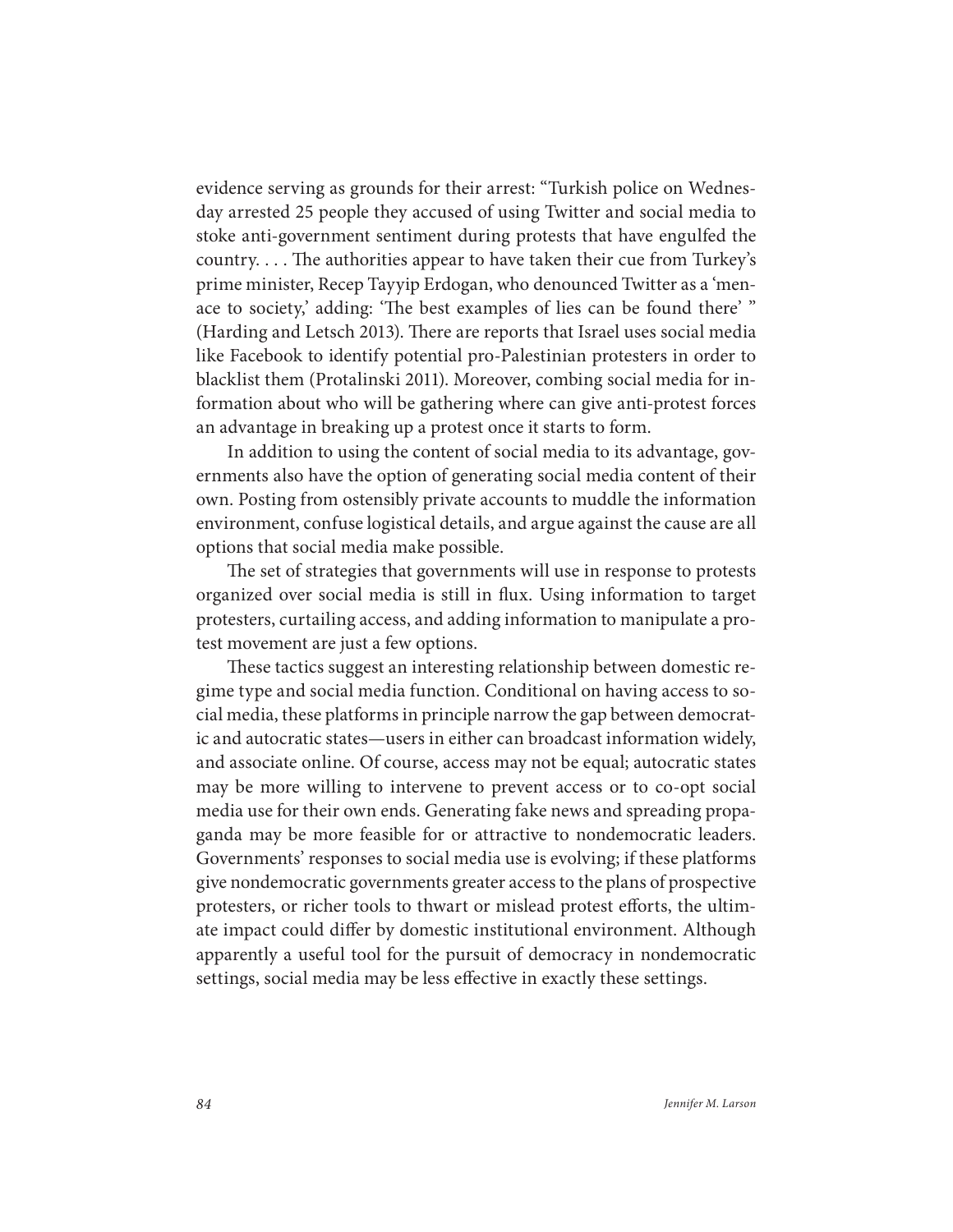# Moving Forward

Though the era of social media has only recently begun, the study of the use of these tools in protest is an active research area that has already revealed a number of important insights about modern social movements. Some of these pertain to who uses social media and how when organizing protests. One recent study focuses on participants in the 2015 Charlie Hebdo demonstration in Paris. A comparison of people who sent tweets from the protest site in Paris with others who sent tweets from Paris but away from the protest site reveals that protest participants occupy different network positions within Twitter—in general they have more followers and their followers have more followers (Larson et al. forthcoming). Moreover, protesters are highly interconnected on Twitter, suggesting that pockets of shared knowledge and influence, which social media facilitate, play a role in motivating protest participation.

Relatedly, a study of Twitter activity during the Arab Spring reveals that those who occupy relatively peripheral network positions play an especially important role in turning others out to the protest (Steinert-Threlkeld 2017). Studies of messages sent on Twitter during Istanbul's Taksim Gezi Park protest in 2013 and the United for Global Change demonstration in 2012 show that those with fewer connections on Twitter have a large impact in the aggregate by passing along messages from others, resulting in a wide reach of protest-relevant messages (Barberá et al. 2015). Certain Twitter users, by nature of their ability to bridge distinct communities on the platform, are responsible for messages jumping from social group to social group, which may help to organize and influence turnout in protests (González-Bailón and Wang 2016). It is increasingly clear that social media plays an important role in spreading information about all aspects of protests widely, and our understanding of exactly how this happens improves with each new study.

Whether or not this information-sending function translates into greater protest success is a much more difficult question to answer. In a widely circulated *New Yorker* piece, Malcom Gladwell praised social media's ability to make use of weak connections between people, but doubted its use in scenarios like protests: "The Internet lets us exploit the power of these kinds of distant connections with marvelous efficiency.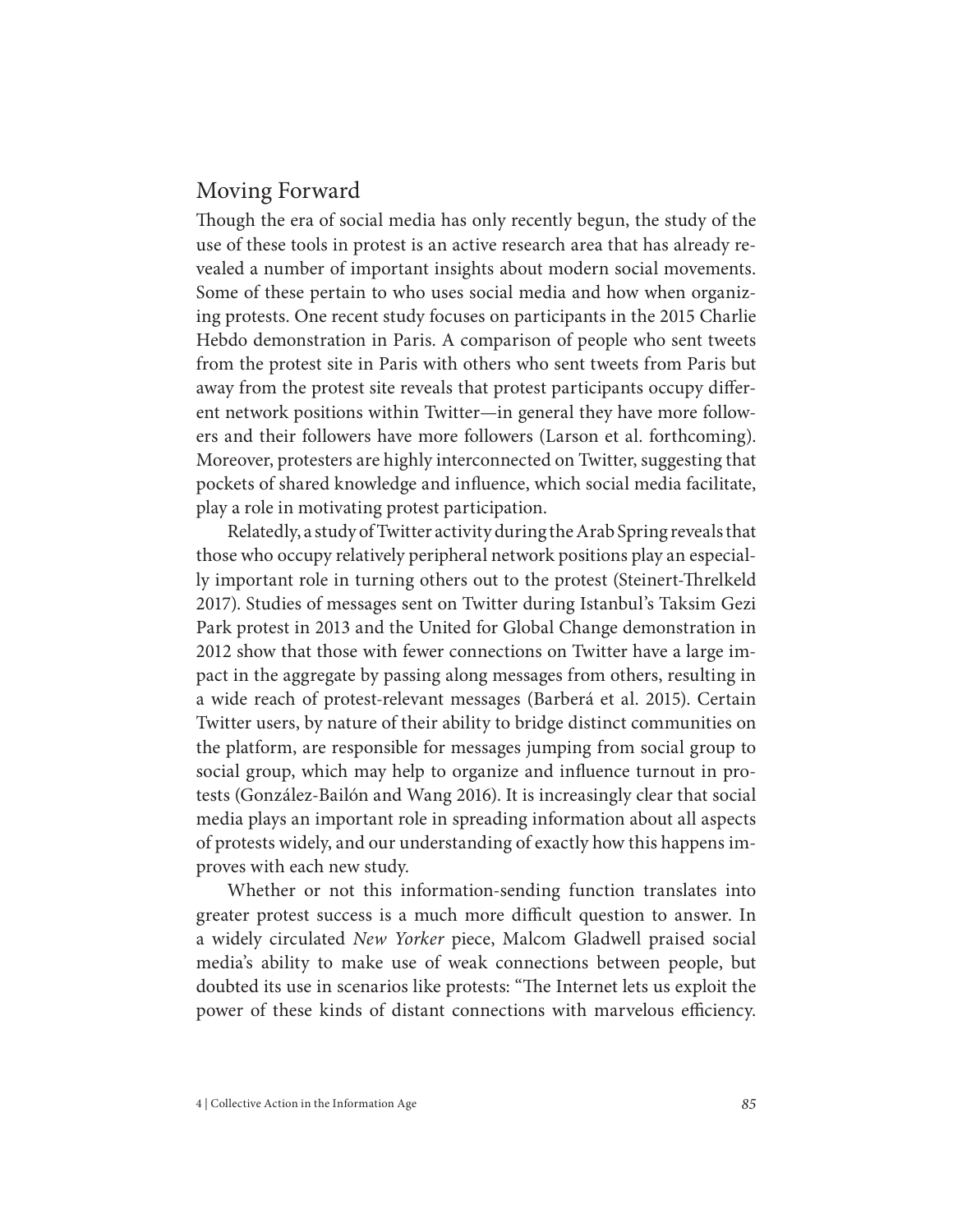It's terrific at the diffusion of innovation, interdisciplinary collaboration, seamlessly matching up buyers and sellers, and the logistical functions of the dating world. But weak ties seldom lead to high-risk activism" (2010). Whether a high-risk action like participating in a protest can be encouraged or even *caused* by social media, and whether this translates into greater protest success, are important but elusive questions.

One hurdle is the difficulty of testing the causal mechanism. In order to conclude that the use of social media *causes* protests to be more impactful, the ideal experiment would take a set of nascent protests that are as similar as possible in all aspects that could affect their level of success and randomly assign the use of social media to some but not others. Obviously, this experiment is unlikely to be conducted.3

Correlations have been observed between social media activity and protests (Steinert-Threlkeld et al. 2015). For instance, "In Tunisia, for example, 20 percent of blogs were evaluating Ben Ali's leadership on the day he resigned from office (January 14), up from just 5 percent the month before. Subsequently, the primary topic for Tunisian blogs was 'revolution' until a public rally of at least 100,000 people took place and eventually forced the old regime's remaining leaders to relinquish power" (Howard et al. 2011, 3). Without knowing what the protests would have looked like without the use of social media, it is difficult to conclude that social media activity caused the protests or boosted participation from what it would have been in a world without social media.

Social media's causal effect on protest success depends on how social media change the character of protest. In addition to the ways social media are connected to protest character discussed above, there are other possible channels through which these tools may alter protest outcomes from what they would have been had social media not been available. One is through altering the composition of protesters. Do the demographics of those who protest look different in a world with social media, and do these demographic differences impact protest success?

We might imagine that the composition of protesters does bear on protest success, perhaps by affecting which types of causes are found to be worthy of protest or how much pressure the group can place on the government.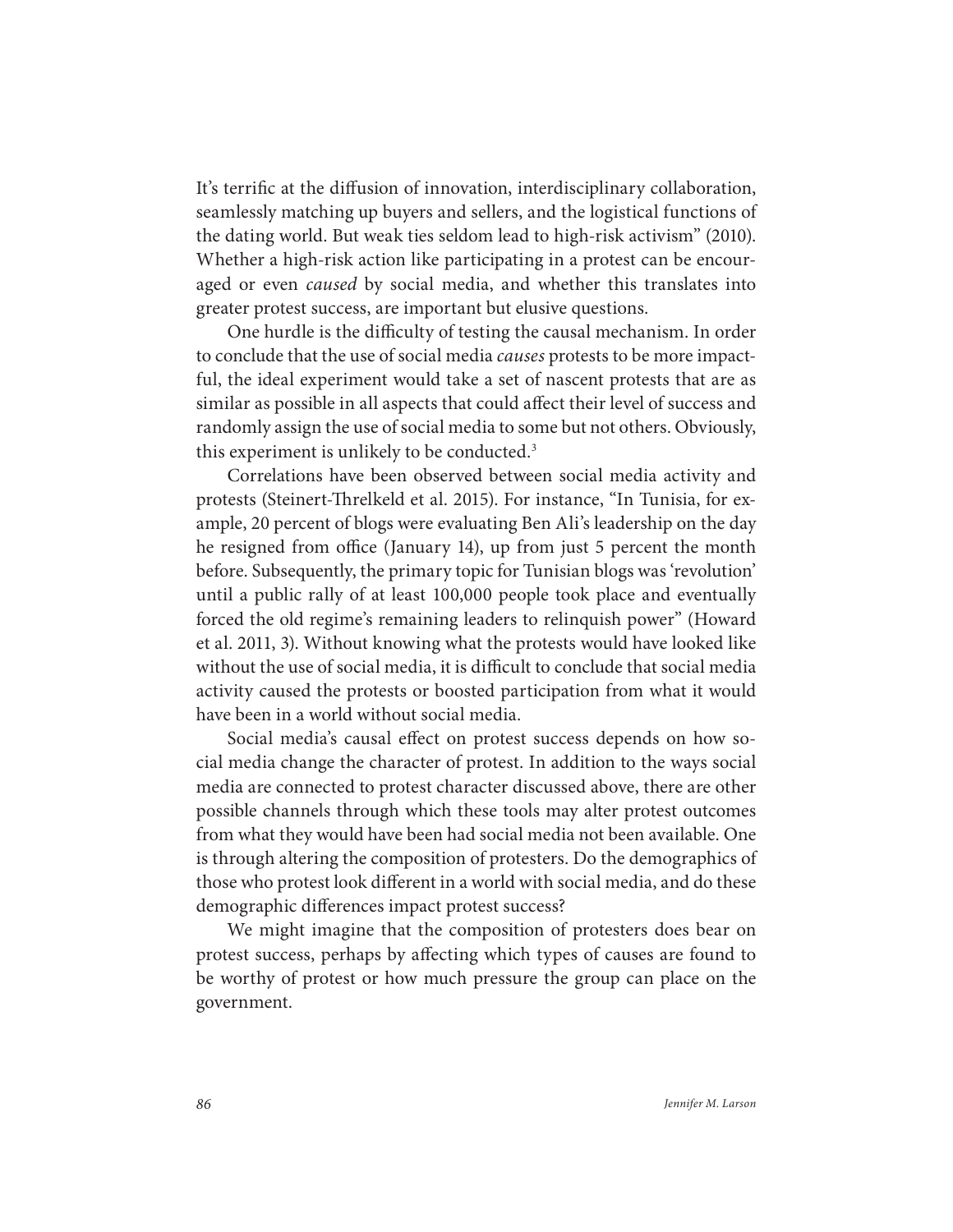Much of the real-time information about protests is shared and received on smartphones. This means that the primary demographic that may be affected by content shared over social media is a narrow one composed of technologically savvy young people. This may be a different demographic than was active in previous waves of protest (Howard et al. 2011)*.* For instance, Castells writes that

at the end of 2010, an estimated 80 percent of Egyptians had a cell phone, according to research from Ovum. About a quarter of households had access to the Internet as of 2009, according to the International Telecommunications Union. But the proportion was much higher among the 20- to 35-year-old demographic group of Cairo, Alexandria and other major urban centers, who, in their majority, be it from home, school or cybercafes, are able to access the Internet. (2012, 57)

Whether this demographic is particularly well suited to motivate others to join them, and whether their goals are aligned with those of other prospective protesters, remains to be seen.

### Conclusion

In short, while a number of questions cannot yet be definitively answered, we know that social media are a set of tools that allow users to share content with many other users very rapidly, and that in the information age, people with Internet access do use social media throughout all stages of protest. The information that people share using social media is often personal and emotional. Before protest events, such media are used to spread word of the cause, plan the logistics of upcoming events, and recruit participants. During protests, people post and pass along news from the ground. Afterwards, people report details, assess progress, and start planning anew.

We know that social media activity spikes before protest events, and when access is abruptly cut off, people turn to the streets. Whether access to social media on net makes protests more likely, widely attended, or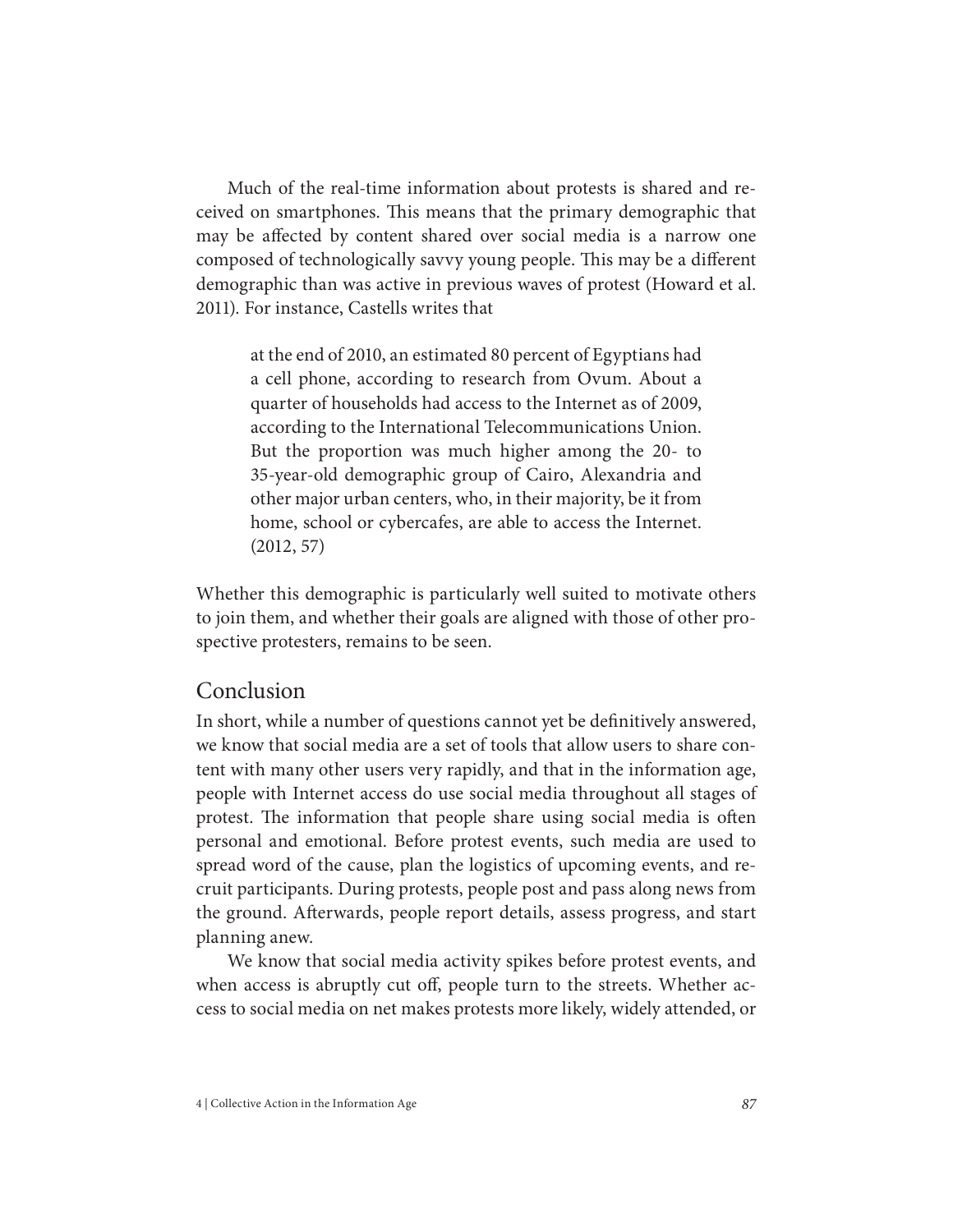effective at inducing change is still ambiguous. Whatever the causal mechanism or net causal impact, governments are taking notice. Responses like shutting down the Internet, tracking down key social media features, and attempting to legislate use of the media suggest that governments are betting in favor of a net increase in protest success due to social media unless they take action.

In theory, social media can cause protests to be better attended and more likely to be successful than they would have been in a world without social media. These tools make coordinating and popularizing claims and grievances particularly easy. With them, protesters have unprecedented access to international audiences, offering a channel for global linkages. So long as authoritarian regimes are unsuccessful at blocking or co-opting social media activity, these tools can be useful in any institutional environment. Of course, under the right circumstances, these tools have the power to work against protest success as well. It is important to carefully consider the ways that social media may or may not be helpful for protest outcomes in order to design studies that answer lingering questions central to the study of social movements in the information age.

#### **NOTES**

- 1 "is mechanism can be viewed as an extension of resource mobilization theory (see McCarthy and Zald 1977). Viewed through this lens, social media is a tool that allows quick and effective mobilization of human resources. It allows easy access to existing social networks, pools of human capital, and even offers the means to quickly forge new connections between people. Groups possessing grievances and behaving according to the assumptions described in this chapter are better able to mobilize human resources if they have access to social media than if they do not.
- 2 The ability to quickly transmit news internationally may also serve to aid protests via a frames mechanism (see Snow et al. 1986). If coordinating on a common understanding of the need for protest is helpful, social media can not only align potential participants' views within an area of interest, but also help to export already developed frames from more mature protests abroad. One unique opportunity the era of online social media presents to researchers of frames stems from the fact that online activity leaves a trace. To the extent that posts on social media accurately represent a person's understanding of a frame, then the consistency, spread, and evolution of frames can be studied on a scale never before possible.
- 3 Understanding the causal mechanism by which social media helps or hinders protests is especially crucial for evaluating potential interventions in terms of their usefulness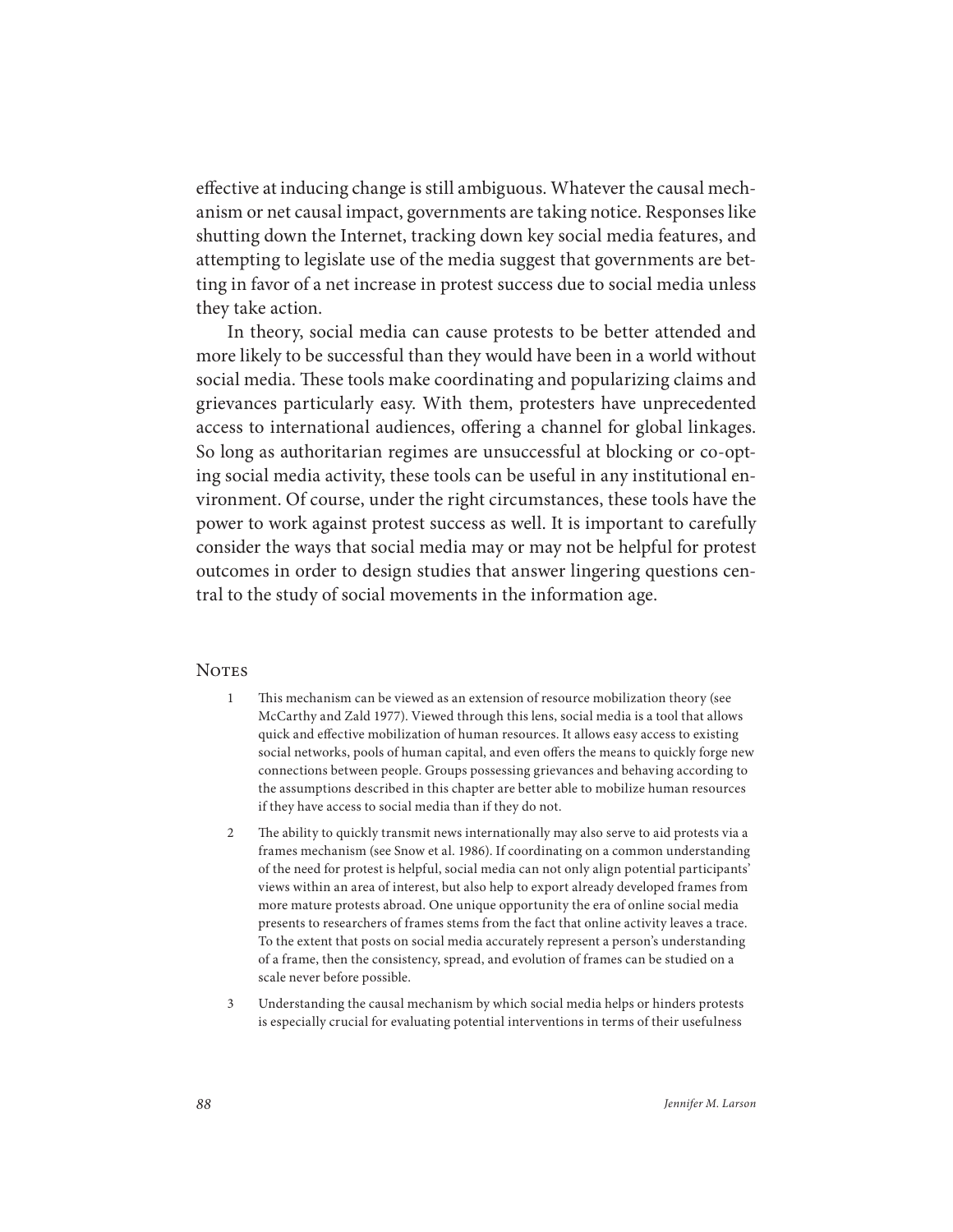in bringing about democratic government. Obviously, it would be useful to know the answer to certain questions, such as: If we handed everyone living under an autocratic regime a reliable smartphone, could we expect democracy to follow? Many intermediate questions stand in the way, but any knowledge we could glean of the causal mechanism brings us closer to understanding and potentially even influencing the course of protests.

#### **REFERENCES**

- Barberá, Pablo, Nina Wang, Richard Bonneau, John T. Jost, Jonathan Nagler, Joshua Tucker, and Sandra González-Bailón. 2015. "The Critical Periphery in the Growth of Social Protests." *PLoS one* 10, no. 11. https://doi.org/10.1371/journal. pone.0143611 (accessed 14 November 2018).
- Castells, Manuel. 2012. *Networks of Outrage and Hope: Social Movements in the Internet Age.* Malden, MA: Polity Press.
- Chwe, Michael Suk-Young. 2000. "Communication and Coordination in Social Networks." The Review of Economic Studies 67, no. 1: 1-16.
- Dorsey, Steve. 2013. "Turkey's Social Media and Smartphones Key to 'Occupy Gezi' Protests." *Huffington Post*, 9 June. http://www.huffingtonpost.com/2013/06/09/ turkey-social-media-smartphones-occupy-gezi-protests\_n\_3411542.html (accessed 2 July 2013).
- Elantawy, Nahed, and Julie B. Wiest. 2011. "Social Media in the Egyptian Revolution: Reconsidering Resource Mobilization Theory." *International Journal of Communication* 5: 1207–24.
- Gladwell, Malcolm. 2010. "Small Change: Why the Revolution Will Not Be Tweeted." *New Yorker*, 4 October. http://www.newyorker.com/reporting/2010/10/04/101004fa\_ fact\_gladwell?currentPage=all (accessed 2 July 2013).
- González-Bailón, Sandra, and Nina Wang. 2016. "Networked Discontent: The Anatomy of Protest Campaigns in Social Media." *Social Networks* 44: 95–104.
- Graham-Felsen, Sam. 2011. "Is Occupy Wall Street the Tumblr Revolution?" *Good*, 17 October. http://www.good.is/posts/is-occupy-wall-street-the-tumblr-revolution (accessed 2 July 2013).
- Gustin, Sam. 2011. "Social Media Sparked, Accelerated Egypt's Revolutionary Fire." *Wired*, 11 February. http://www.wired.com/business/2011/02/egypts-revolutionary-fire/ (accessed 2 July 2011).
- Harding, Luke, and Constanze Letsch. 2013. "Turkish Police Arrest 25 People for Using Social Media to Call for Protest." *Guardian* (London), 5 June. http://www. guardian.co.uk/world/2013/jun/05/turkish-police-arrests-social-media-protest (accessed 2 July 2013).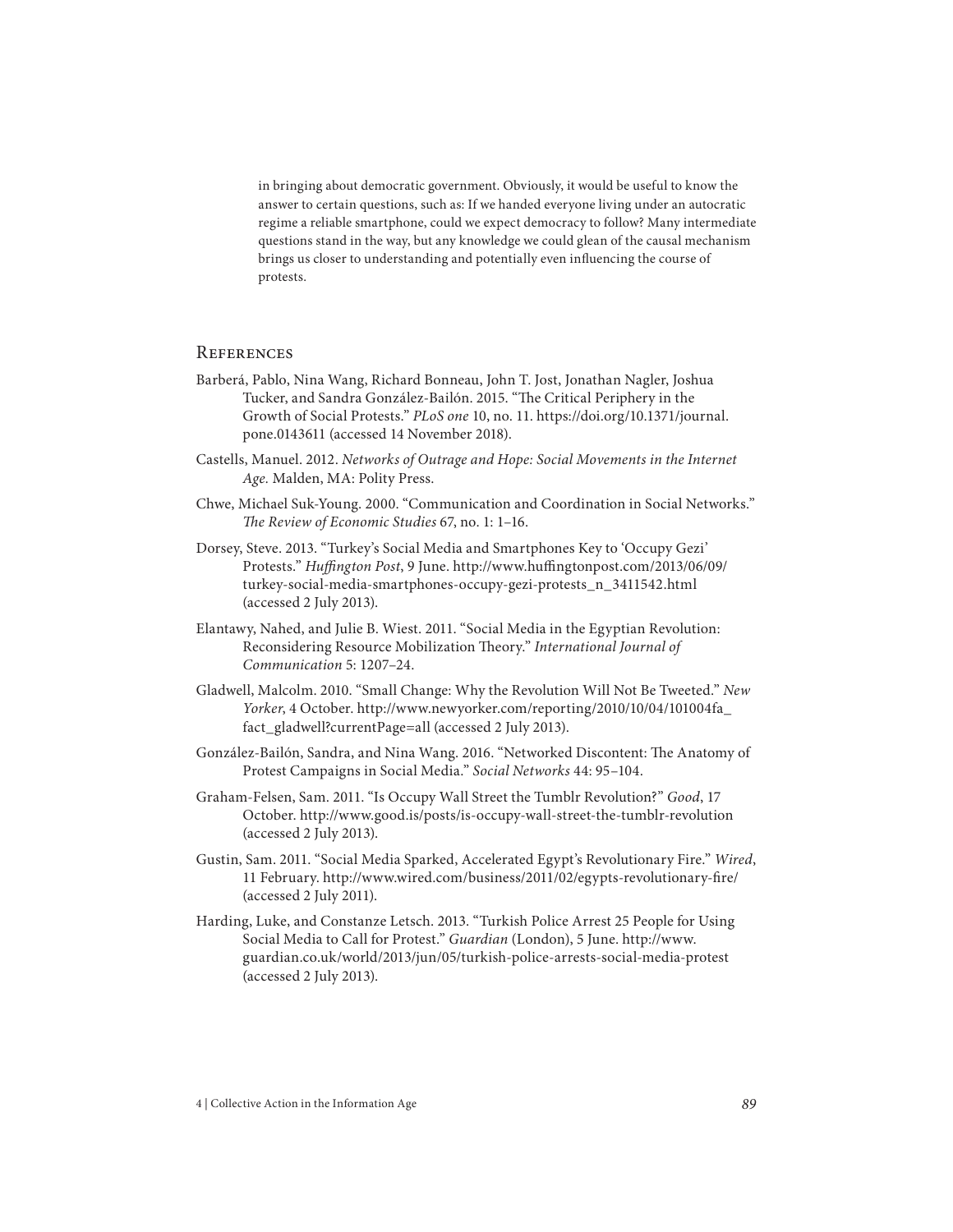- Hassanpour, Navid. 2014. "Media Disruption Exacerbates Revolutionary Unrest: Evidence from Mubarak's Natural Experiment." *Journal of Political Communication* 30, no 1: 1–24.
- Hounshell, Blake. 2011. "The Revolution Will Be Tweeted." *Foreign Policy* (July/August). http://www.foreignpolicy.com/articles/2011/06/20/the\_revolution\_will\_be\_ tweeted (accessed 2 July 2011).
- Howard, Philip N., Aiden Duffy, Deen Freelon, Muzammil Hussain, Will Mari, and Marwa Mazaid. 2011. "Opening Closed Regimes: What Was the Role of Social Media During the Arab Spring?" Project on Information Technology and Political Islam, working paper. https://papers.ssrn.com/sol3/papers.cfm?abstract\_ id=2595096 (accessed 14 November 2018).
- Hutchinson, Sophie. 2013. "Social Media Plays Major Role in Turkish Protests." *BBC*, 4 June. http://www.bbc.co.uk/news/world-europe-22772352 (accessed 2 July 2013).
- Larson, Jennifer M., Jonathan Nagler, Jonathan Ronen, and Joshua A. Tucker. Forthcoming. "Social Networks and Protest Participation: Evidence from 130 Million Twitter Users." *American Journal of Political Science*. http://goo.gl/jBH1eH (accessed 18 November 2018).
- Mason, Paul. 2012. *Why It's Kicking Off Everywhere: The New Global Revolutions*. London: Verso.
- McCarthy, John D., and Mayer N. Zald. 1977. "Resource Mobilization and Social Movements: A Partial Theory." *American Journal of Sociology 82*, no. 6: 1212-41.
- Morozov, Evgeny. 2009. "Iran: Downside to the 'Twitter Revolution." *Dissent* 56, no. 4: 10–14.
- Protalinski, Emil. 2011. "Israel Uses Facebook to Blacklist Pro-Palestinian Protesters." *ZDNet*, 10 July. http://www.zdnet.com/blog/ facebook/israel-uses-facebook-toblacklist-pro-palestinian-protesters/2113 (accessed 2 July 2013).
- Rosen, Rebecca J. 2011. "The 99 Percent Tumblr: Self-Service History." Atlantic, 10 October. http://www.theatlantic.com/technology/archive/2011/10/ the-99-percenttumblr-self-service-history/246385/ (accessed 2 July 2013).
- Siddique, Haroon, Paul Owen, and Adam Gabbatt. 2011. "Protests in Egypt and unrest in Middle East—as it happened." *Guardian* (London), 25 January. http://www. guardian.co.uk/global/blog/2011/jan/25/middleeast-tunisia (accessed 2 July 2013).
- Snow, David A., E. Burke Rochford, Jr., Steven K. Worden, and Robert D. Benford. 1986. "Frame Alignment Processes, Micromobilization, and Movement Participation." *American Sociological Review* 51, no. 4: 464–81.
- Stauffer, Caroline. 2013. "Social Media Spreads and Splinters Brazil Protests." *NBC News*, 22 June. http://www.nbcnews.com/technology/social-media-spreads-splintersbrazil-protests-6C10418084 (accessed 2 July 2013).
- Steinert-Threlkeld, Zachary C. 2017. "Spontaneous Collective Action: Peripheral Mobilization during the Arab Spring." *American Political Science Review* 111, no. 2: 379–403.